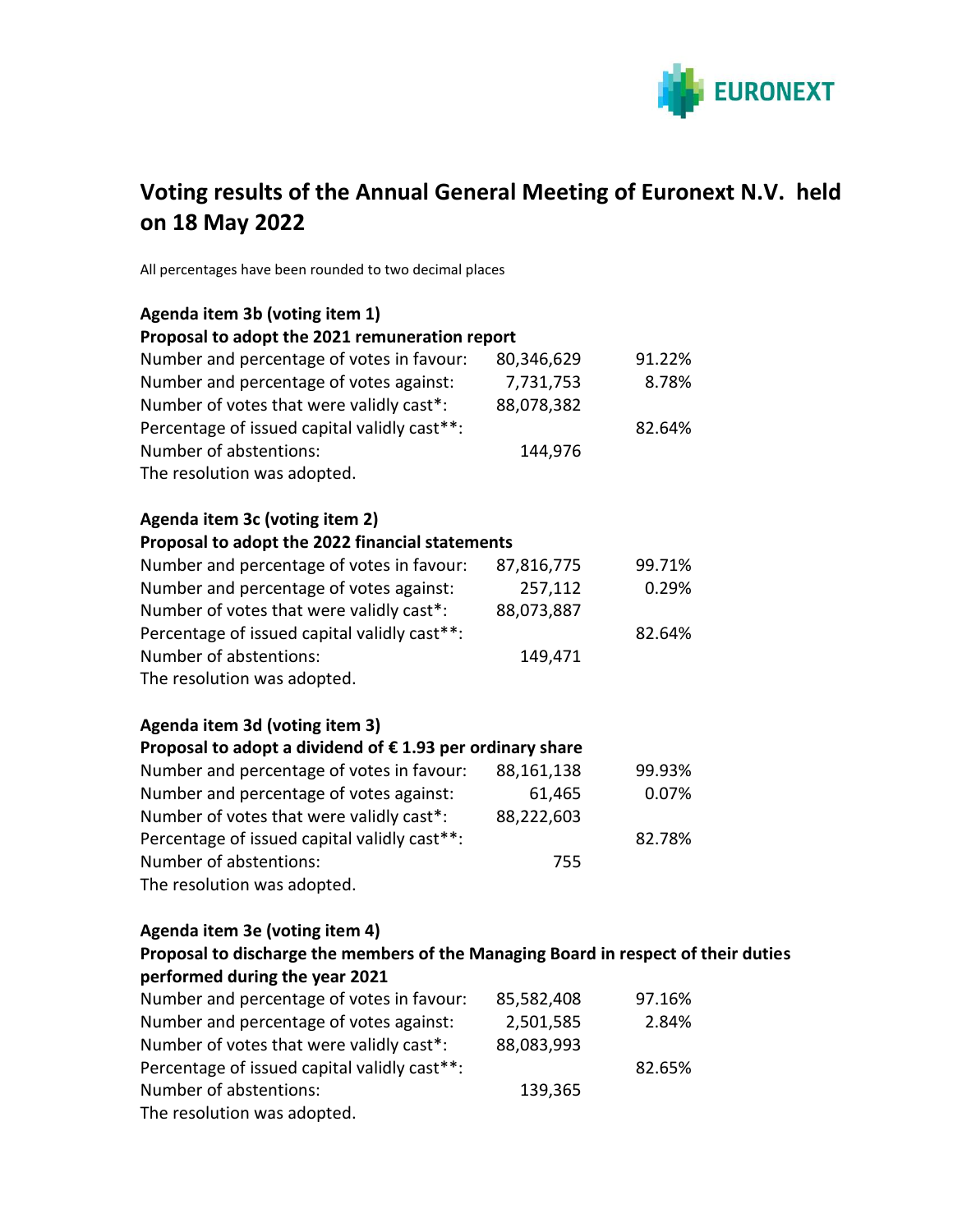

| 85,582,300                                       | 97.16%                                                                                                                                                                                                                                                                                          |
|--------------------------------------------------|-------------------------------------------------------------------------------------------------------------------------------------------------------------------------------------------------------------------------------------------------------------------------------------------------|
| 2,501,510                                        | 2.84%                                                                                                                                                                                                                                                                                           |
|                                                  |                                                                                                                                                                                                                                                                                                 |
|                                                  | 82.65%                                                                                                                                                                                                                                                                                          |
|                                                  |                                                                                                                                                                                                                                                                                                 |
|                                                  |                                                                                                                                                                                                                                                                                                 |
|                                                  |                                                                                                                                                                                                                                                                                                 |
|                                                  | 96.11%                                                                                                                                                                                                                                                                                          |
|                                                  | 3.89%                                                                                                                                                                                                                                                                                           |
|                                                  |                                                                                                                                                                                                                                                                                                 |
|                                                  | 82.78%                                                                                                                                                                                                                                                                                          |
|                                                  |                                                                                                                                                                                                                                                                                                 |
| 85,052,016<br>2,500,183<br>87,552,199<br>671,159 | Re-appointment of Padraic O 'Connor as a member of the Supervisory Board<br>97.14%<br>2.86%<br>82.15%                                                                                                                                                                                           |
|                                                  |                                                                                                                                                                                                                                                                                                 |
|                                                  |                                                                                                                                                                                                                                                                                                 |
|                                                  | 97.79%<br>2.21%                                                                                                                                                                                                                                                                                 |
|                                                  |                                                                                                                                                                                                                                                                                                 |
|                                                  |                                                                                                                                                                                                                                                                                                 |
|                                                  | 82.15%                                                                                                                                                                                                                                                                                          |
|                                                  |                                                                                                                                                                                                                                                                                                 |
| 88,121,385<br>9,786                              | 99.99%<br>0.01%                                                                                                                                                                                                                                                                                 |
|                                                  | 88,083,810<br>139,548<br>Re-appointment of Manuel Ferreira da Silva as a member of the Supervisory Board<br>84,786,236<br>3,436,048<br>88,222,284<br>1,074<br>Appointment of Fabrizio Testa as a member of the Managing Board<br>85,615,841<br>1,936,358<br>87,552,199<br>671,159<br>88,131,171 |